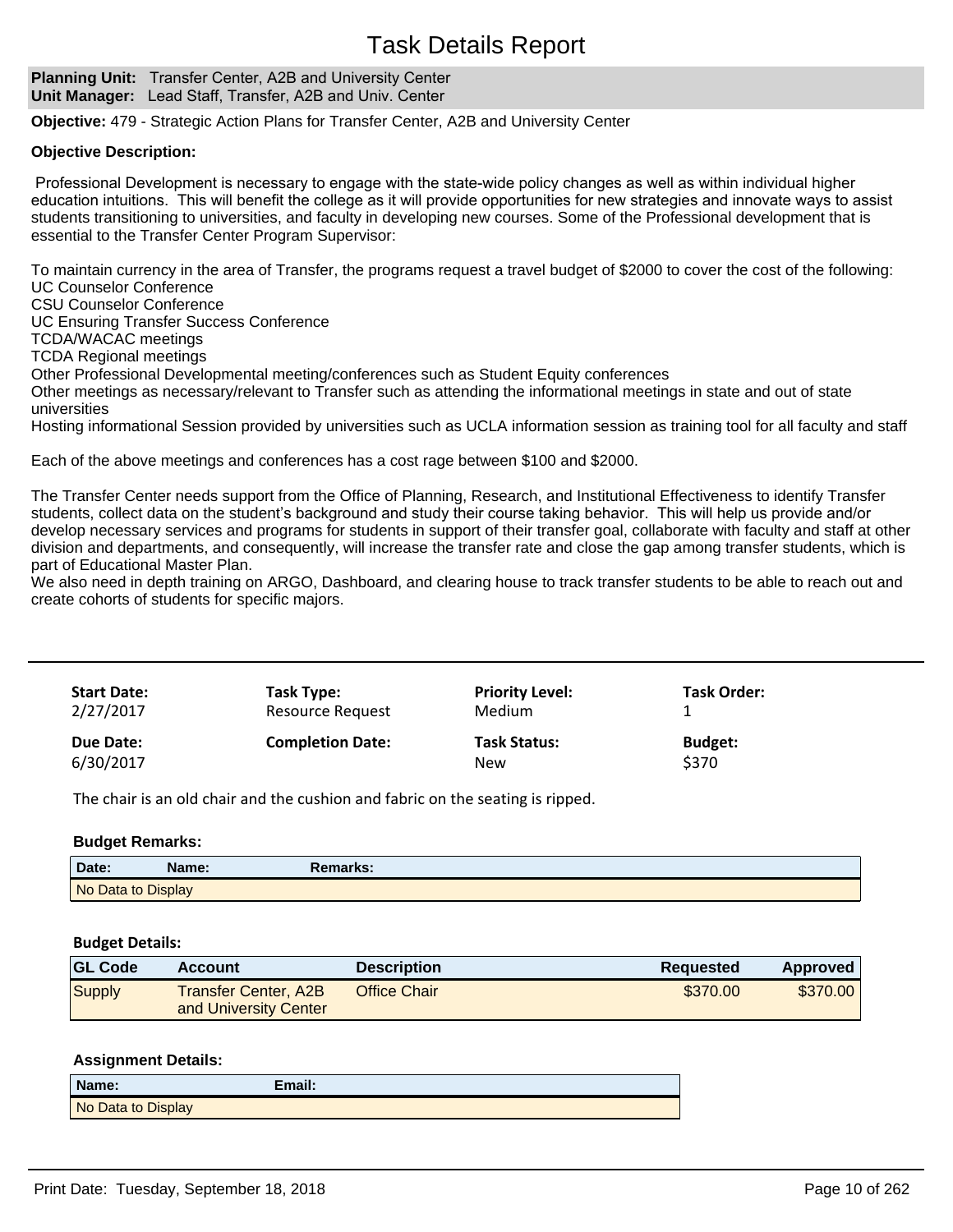# Task Details Report

| <b>Start Date:</b><br>2/27/2017 | Task Type:<br>Committee/College<br><b>Action Plan</b> | <b>Priority Level:</b><br>High | <b>Task Order:</b> |
|---------------------------------|-------------------------------------------------------|--------------------------------|--------------------|
| Due Date:                       | <b>Completion Date:</b>                               | <b>Task Status:</b>            | <b>Budget:</b>     |
|                                 |                                                       | New                            | \$62,664           |

To higher a full-time Rentention Specialist (classified Position) for the Transfer Center in support of the new program, Student Transfer Education Pathway (STEP).

### **Budget Remarks:**

| Date:              | Name: | Remarks: \ |  |
|--------------------|-------|------------|--|
| No Data to Display |       |            |  |

# **Budget Details:**

| <b>GL Code</b> | Account                                       | <b>Description</b>          | <b>Requested</b> | Approved |
|----------------|-----------------------------------------------|-----------------------------|------------------|----------|
| <b>NIPers</b>  | Transfer Center, A2B<br>and University Center | <b>Retention Specialist</b> | \$62664.00       | \$0.00   |

#### **Assignment Details:**

| Name:              | Email: |
|--------------------|--------|
| No Data to Display |        |

| <b>Start Date:</b> | Task Type:              | <b>Priority Level:</b>            | <b>Task Order:</b>        |
|--------------------|-------------------------|-----------------------------------|---------------------------|
| 2/27/2017          | Resource Request        | <b>Medium</b>                     |                           |
| <b>Due Date:</b>   | <b>Completion Date:</b> | <b>Task Status:</b><br><b>New</b> | <b>Budget:</b><br>\$1,000 |

Improving the workstation in the Transfer Center Reception area by adding Privacy screen. Based on an initial conversation with facility, it may approximately costs \$1000.

#### **Budget Remarks:**

| Date:              | Name: | Remarks: |  |
|--------------------|-------|----------|--|
| No Data to Display |       |          |  |

### **Budget Details:**

| <b>GL Code</b> | Account                                              | <b>Description</b>                                              | Reguested | <b>Approved</b> |
|----------------|------------------------------------------------------|-----------------------------------------------------------------|-----------|-----------------|
| Facili         | <b>Transfer Center, A2B</b><br>and University Center | Improving existing workstation by<br>adding privacy glass/wall. | \$1000.00 | \$0.00          |

# **Assignment Details:**

| Name:              | Email: |
|--------------------|--------|
| No Data to Display |        |